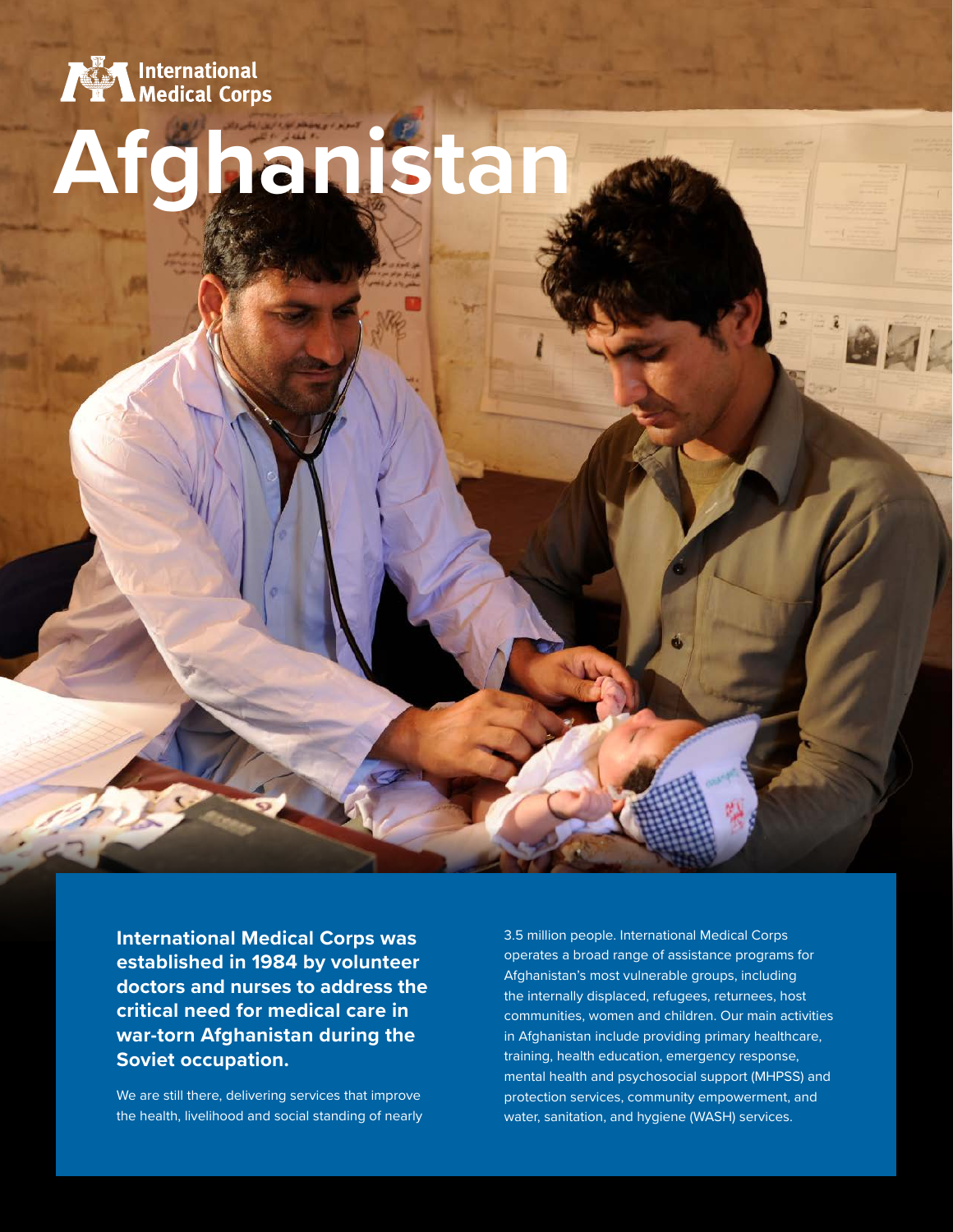**Decades of uninterrupted civil war and a lack of education and employment opportunities for women have taken their toll on Afghanistan's population and health infrastructure.**

Continued armed conflict makes security tenuous for civilians, who often find it difficult to obtain basic services when much of the country is inaccessible due to rugged terrain, poor infrastructure and unstable security conditions. Despite these challenges, International Medical Corps continues to support Afghanistan's healthcare needs.

Current programs across Afghanistan include primary healthcare, WASH, MHPSS, protection and treatment services, as well as emergency response, which includes non-food items, tents, winterization kits, steps to reduce risks from disasters, and COVID-19 pandemic prevention and treatment services.

**PRP In 2021, International Medical Corps programs in Afghanistan improved the health of nearly 63,000 children under 5.**



فعاتق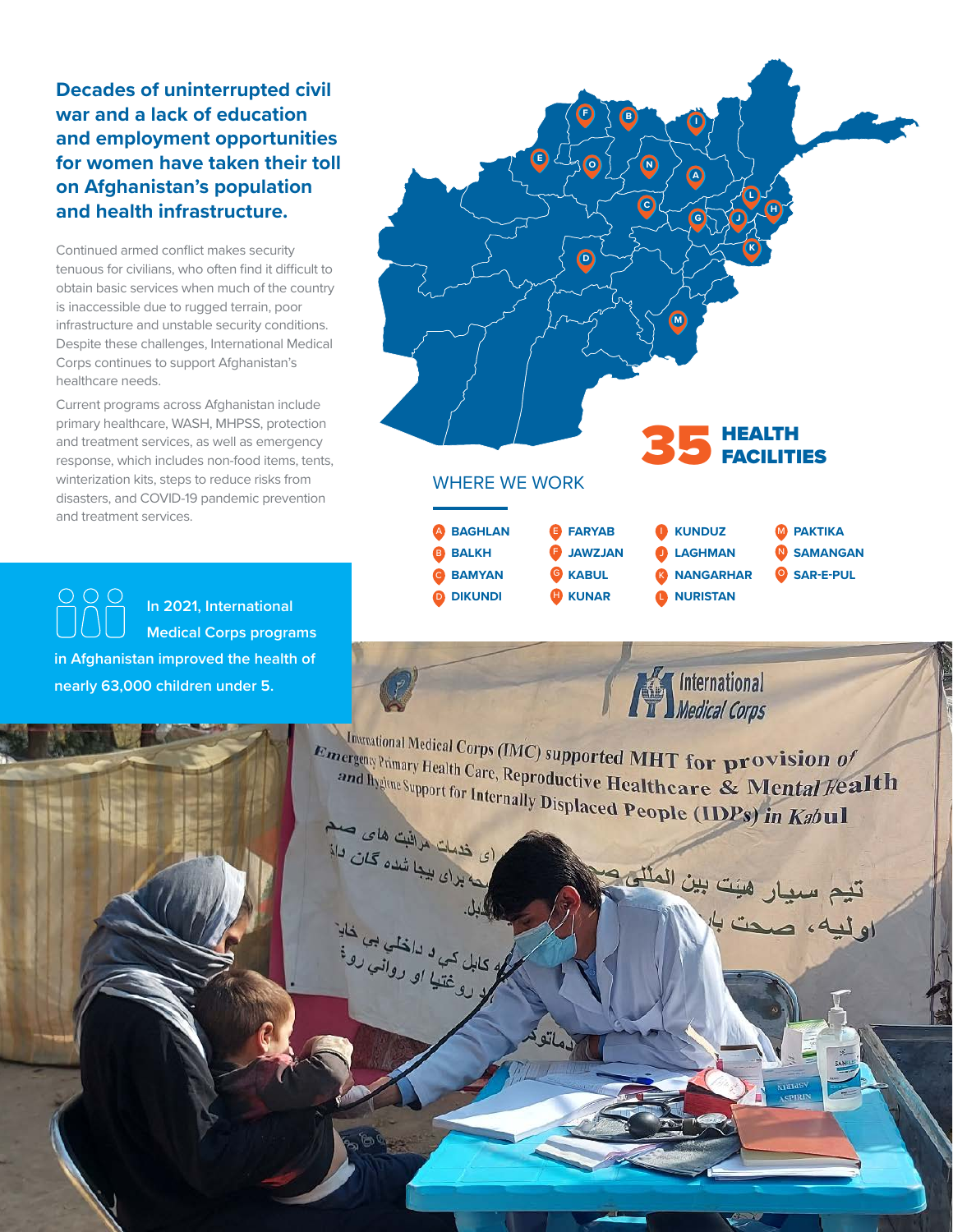

# INTEGRATED HEALTH CARE AND NUTRITION

International Medical Corps uses mobile health units, fixed health centers and first-aid trauma posts (FATPs) to provide primary and community healthcare and lifesaving medical services in Kabul, Kunar, Nuristan and Paktika provinces. In 2021, we provided 195,319 health consultations, including emergency trauma-care services to 20,247 people affected by conflict. In addition, we offered reproductive health services including antenatal care, delivery assistance, postnatal care and family planning—to 11,990 women.

International Medical Corps also provided lifesaving pharmaceuticals and medical supplies to Nangahar Regional Hospital for one month, enabling us to conduct emergency lifesaving trauma care and obstetrical services for more than 115,000 Afghans.

International Medical Corps supports three hospitals and two comprehensive health centers in Nuristan Province, providing lifesaving medicines and medical supplies used in 1,294 major and minor surgeries during 2021.

# PROTECTION SERVICES

International Medical Corps works to discourage attitudes and behavior that contribute to protection incidents in Afghanistan. We also use targeted social- and behavior-change activities, such as community dialogues and awareness sessions about protection and other issues—including mother and child health, vaccination and human rights—to achieve this goal and reduce the stigma of survivors.

The current government program to address the health sector's response to protection issues serves nine provinces—Baglan, Balkh, Bamyan, Dikundi, Fryab, Jawzjan, Kabul, Kuduz and Samangan. It ensures that both medical and psychosocial support are available to survivors through MHPSS centers and community-based support mechanisms. In partnership with the Ministry of Public Health, we have established a capacity-building plan to continue key protection activities in targeted communities. In 2021, we trained 382 health workers and other key actors on protection-related issues, and provided case-management and MHPSS services to 160,978 people, including psychosocial support and case management for 9,264 survivors and other vulnerable people.

Our 30 mobile teams operate in six provinces. Each team includes one or two psychosocial counselors, depending on their caseload, and one MHPSS counselor, a midwife and two health educators (one male and one female). Mobile teams enable us to reach remote areas where many returnees and IDPs are scattered. The teams engage in prevention and response work in these communities, conducting awareness-raising activities and providing services to men, women and girls.

Our health educators work to increase general knowledge of protection issues and the services available to address them. We engage with influential groups—including elders, school principals and religious leaders—to organize community dialogues. The teams also work closely with key actors, including local health facility staff, community focal points and MHPSS centers in each province to protect anonymity and arrange discrete referrals. We identify one

male and one female in each community who become focal points and facilitate referrals for our services.

Because we recognize case management as a important component of our response to protection, our mobile teams provide non-medical case management to survivors, following Inter-Agency Steering Committee guidelines.

# MENTAL HEALTH AND PSYCHOSOCIAL SUPPORT (MHPSS)

We provide MHPSS services to help individuals and communities rebuild social structures after an emergency or critical event. We train MHPSS counselors to detect mental health needs and provide support as part of an integrated mobile team. Training includes mental health case management, psychological first aid, and interpersonal therapy (IPT). Counselors offer both group and individual counseling to those exposed to distressing life experiences, such as armed conflict, natural disaster and displacement. They refer people with severe mental health conditions to appropriate health facilities.